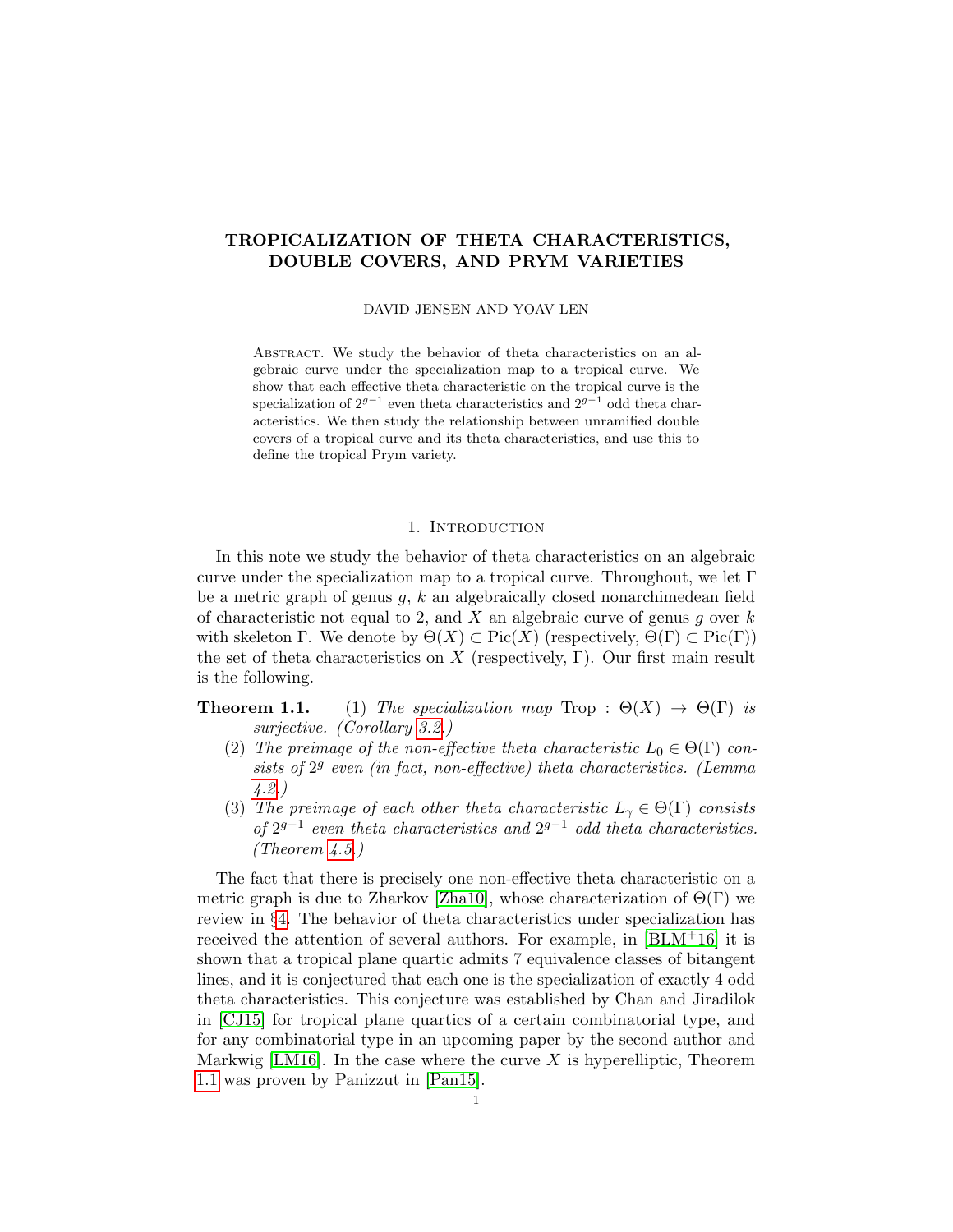Remark 1.2. Note that, although the parity of theta characteristics is preserved in flat families, it is not preserved by tropicalization. This is in contrast with the common slogan in tropical geometry which states that tropicalization "behaves like a flat family". Nevertheless, Theorem [1.1](#page-0-0) shows that tropicalization of theta characteristics is in some sense well-behaved.

The set  $\Theta(X)$  is a torsor for the 2-torsion subgroup  $Jac_2(X)$  of  $Jac(X)$ . On an algebraic curve, the set of 2-torsion divisor classes admits a nondegenerate pairing known as the Weil pairing. Our basic strategy for proving Theorem [1.1](#page-0-0) is to study the relationship between this pairing and the specialization map. In particular, we show the following.

Theorem 1.3. The kernel of the specialization map

 $Trop : Jac_2(X) \to Jac_2(\Gamma)$ 

is isotropic for the Weil pairing. (Proposition [4.3.](#page-6-1))

After establishing Theorem [1.1,](#page-0-0) we then study the relationship between 2-torsion divisor classes on  $\Gamma$  and double covers of  $\Gamma$ . There is a natural bijection between  $Jac_2(\Gamma)$  and the set of cycles in Γ. We define  $D_{\gamma} \in Jac_2(\Gamma)$ to be the divisor class associated to a cycle  $\gamma$ . Classically, the set of 2torsion divisor classes on an algebraic curve is in bijection with the set of unramified double covers of that curve. In the tropical setting, the analogue of a morphism between curves is a so-called harmonic morphism. In §[5,](#page-7-0) we define the *dilation cycle*  $\gamma(\varphi)$  of an unramified degree 2 harmonic morphism  $\varphi : \widetilde{\Gamma} \to \Gamma$ , and show the following.

**Theorem 1.4.** Let  $D$  be a 2-torsion point in  $Jac(X)$ . Let  $\overline{\varphi}: \widetilde{X} \to X$  be the corresponding double cover and  $\varphi : \widetilde{\Gamma} \to \Gamma$  the specialization of this cover. Then Trop( $\mathcal{D}$ ) =  $D_{\gamma(\varphi)}$ . (Theorem [5.11.](#page-10-0))

As a corollary, we give a completely combinatorial description of the full 2-torsion subgroup  $Jac_2(X)$ . Specifically, we see that  $Jac_2(X)$  is an extension of a group, which is naturally identified with the set of degree 2 covering spaces of Γ, by  $H_1(\Gamma, \mathbb{Z}/2\mathbb{Z})$ .

In §[6,](#page-13-0) we define the Prym variety of an unramified degree 2 harmonic morphism. We use this to show how the Weil pairing of certain elements of  $Jac_2(X)$  can be computed combinatorially, using only their specializations to the graph Γ.

Acknowledgements. The bulk of this paper was written during a Research in Pairs stay at Oberwolfach. We would like to thank the institute for providing ideal working conditions for exploring these ideas. The first author's travel was supported by an AMS Simons travel grant, and the second author was partially support by DFG grant MA 4797/6-1. We are grateful to Matt Baker for insightful remarks on a previous version of this manuscript, and thank Sam Payne, Joe Rabinoff, Dhruv Ranganathan, and Farbod Shokrieh for fielding our questions.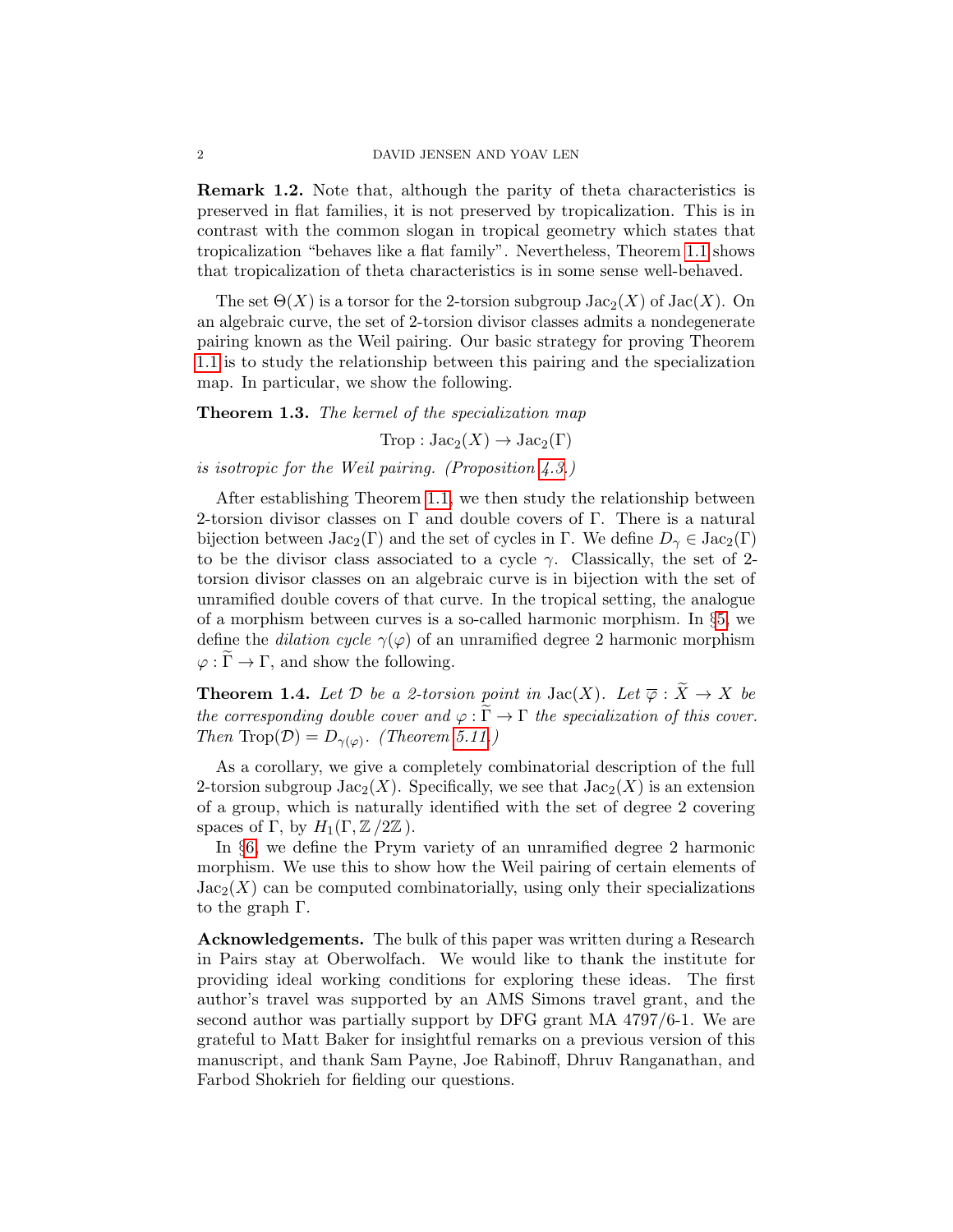# 2. The Classical Theory of Theta Characteristics

In this section we review the classical theory of 2-torsion points on the Jacobian of a curve, and their relation to theta characteristics, double covers, and Prym varieties. All of the material of this section is standard, and can be found for example in [\[ACGH85,](#page-16-5) Appendix B] or [\[Har82\]](#page-16-6).

2.1. Theta Characteristics and the Weil Pairing. A theta characteristic on X is a divisor class L such that  $2\mathcal{L} \sim K_X$ . Throughout, we denote the set of theta characteristics on X by  $\Theta(X)$ . The set  $\Theta(X)$  is a torsor for the 2-torsion subgroup  $Jac_2(X)$ . Since  $char(k) \neq 2$ ,  $Jac_2(X)$  is isomorphic to  $(\mathbb{Z}/2\mathbb{Z})^{2g}$ , so in particular  $\Theta(X)$  has  $2^{2g}$  elements.

A theta characteristic  $\mathcal L$  on X is called *even* if  $h^0(X, \mathcal L)$  is even, and odd if  $h^0(X, \mathcal{L})$  is odd. Given a theta characteristic  $\mathcal{L}$ , one can define a quadratic form  $q_{\mathcal{L}} : \text{Jac}_2(X) \to \mathbb{Z}/2\mathbb{Z}$  by

$$
q_{\mathcal{L}}(\mathcal{D}) := h^0(X, \mathcal{L}) + h^0(X, \mathcal{L} + \mathcal{D}) \pmod{2}.
$$

The associated bilinear pairing

$$
\lambda(\mathcal{D}, \mathcal{E}) := q_{\mathcal{L}}(\mathcal{D}) + q_{\mathcal{L}}(\mathcal{E}) + q_{\mathcal{L}}(\mathcal{D} + \mathcal{E})
$$

is independent of  $\mathcal{L}$ , and is known as the Weil pairing<sup>[1](#page-2-0)</sup>. Recall that a subspace  $\Lambda \subset \text{Jac}_2(X)$  is called *isotropic* for a pairing  $\lambda$  if  $\lambda(\Lambda,\Lambda) = 0$ , and similarly, it is *isotropic* for a quadratic form q if  $q|_{\Lambda}$  is identically zero.

For any nondegenerate bilinear form  $\lambda$  on a vector space over  $\mathbb{Z}/2\mathbb{Z}$ , there are exactly 2 quadratic forms with associated bilinear form  $\lambda$ . These are distinguished by the Arf invariant. The quadratic form with Arf invariant 1 has an isotropic subspace of dimension g, and has  $(2<sup>g</sup> + 1)2<sup>g-1</sup>$  zeros. Conversely, the quadratic form with Arf invariant -1 does not have a gdimensional isotropic subspace, and has  $(2<sup>g</sup> - 1)2<sup>g-1</sup>$  zeros. One can show that the quadratic form  $q_{\mathcal{L}}$  has Arf invariant 1 if and only if  $\mathcal{L}$  is even. It follows that  $\Theta(X)$  contains exactly  $(2^g + 1)2^{g-1}$  even theta characteristics and  $(2<sup>g</sup> - 1)2<sup>g-1</sup>$  odd theta characteristics.

2.2. Double Covers and Prym Varieties. To any 2-torsion point  $\mathcal{D} \in$  $Jac_2(X)$ , there exists a unique unramified double cover  $\overline{\varphi}: X \to X$  such that the kernel of the pullback map  $\overline{\varphi}^* : \text{Jac}(X) \to \text{Jac}(\widetilde{X})$  is  $\{0, \mathcal{D}\}\)$ . Indeed, if  $2D = \text{div}(f)$ , then  $\widetilde{X}$  is the curve with function field  $K(X)(\sqrt{f})$ . Conversely, given an unramified double cover one can recover the 2-torsion point  $\mathcal D$  by considering the kernel of the pullback map. In this way, there is a bijection between  $Jac_2(X)$  and the set of unramified double covers of X.

Given such a double cover, the kernel of the pushforward map  $\overline{\varphi}_*$ :  $Jac(X) \to Jac(X)$  has two connected components. One defines the *Prym* 

<span id="page-2-0"></span> $<sup>1</sup>A$  more standard line of exposition would be to define the Weil pairing independently,</sup> and then deduce the relation above, often called the Riemann-Mumford relation. We will take this relation as the definition, as it is all that we need for our purposes.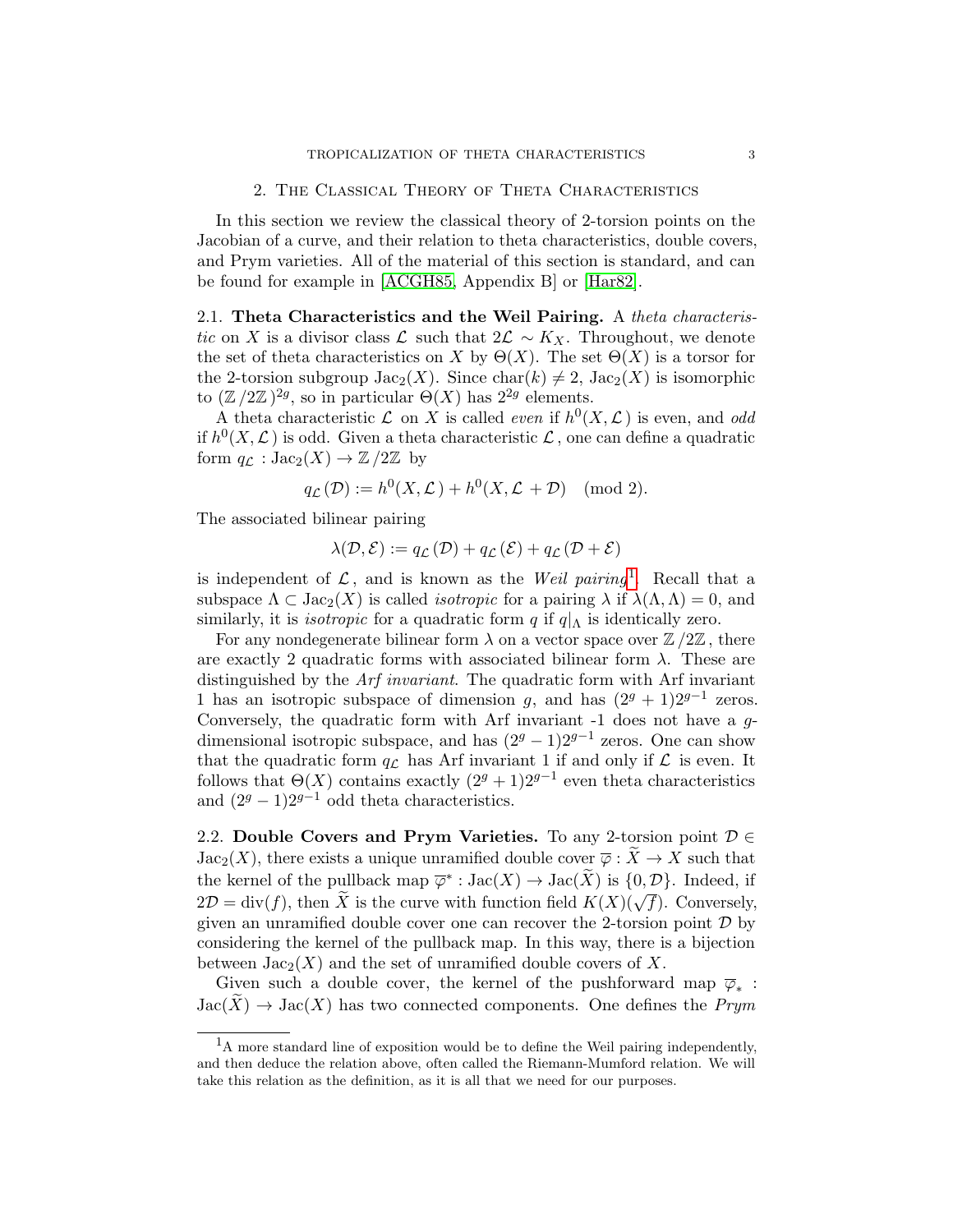*variety*  $P(\overline{\varphi})$  to be the connected component of ker $\overline{\varphi}_*$  containing 0. The Prym variety  $P(\overline{\varphi})$  is an abelian variety of dimension  $q-1$ .

### 3. Jacobians of Metric Graphs and their Torsion Subgroups

Recall that the divisor group  $Div(\Gamma)$  of a metric graph  $\Gamma$  is the free abelian group on points of the metric space Γ. A divisor  $D = \sum a_i v_i$  on a metric graph is *effective* if  $a_i \geq 0$  for all i. Its *degree* is defined to be

$$
\deg(D) := \sum a_i.
$$

A rational function on a metric graph  $\Gamma$  is a continuous, piecewise linear function  $f : \Gamma \to \mathbb{R}$  with integer slopes. We write PL(Γ) for the group of rational functions on Γ. Given  $f \in PL(\Gamma)$  and  $v \in \Gamma$ , we define the *order of* vanishing of f at v, denoted ord<sub>v</sub> $(f)$ , to be the sum of the incoming slopes of  $f$  at  $v$ . The divisor associated to  $f$  is

$$
\mathrm{div}(f) = \sum_{v \in \Gamma} \mathrm{ord}_v(f) \cdot [v].
$$

Divisors of the form  $div(f)$  are called *principal*.

We say that two divisors D and D' on a metric graph  $\Gamma$  are *equivalent* if  $D - D'$  is principal. We define the *Picard group* of  $\Gamma$  to be the group of equivalence classes of divisors on Γ. That is,

$$
Pic(\Gamma) = Div(\Gamma)/div(PL(\Gamma)).
$$

The *Jacobian* Jac(Γ) of Γ is the group of equivalence classes of divisors of degree zero.

The Jacobian Jac(Γ) is a g-dimensional real torus, so its m-torsion subgroup is isomorphic to  $(\mathbb{Z}/m\mathbb{Z})^g$ . The main result of this section is the following.

<span id="page-3-0"></span>Theorem 3.1. The specialization map on m-torsion subgroups

$$
Trop: \text{Jac}_m(X) \to \text{Jac}_m(\Gamma)
$$

is surjective.

*Proof.* Let A denote the value group of k. Note that since k is algebraically closed, the value group A is divisible. The universal cover of  $Jac(X)$ <sup>an</sup> is  $(\mathbb{G}_m^{\rm an})^g$ . Let M' be the kernel of the map  $(\mathbb{G}_m^{\rm an})^g \to \text{Jac}(X)^{\rm an}$ , let M be the character lattice of  $\mathbb{G}_m^g$ , and let  $N_A = \text{Hom}(M, A)$ . By [\[BR15,](#page-16-7) (4.2.2)], there is a surjective homomorphism of short exact sequences

$$
0 \longrightarrow M' \longrightarrow \mathbb{G}_m^g \longrightarrow \text{Jac}(X) \longrightarrow 0.
$$
  
\n
$$
\downarrow \cong \qquad \qquad \downarrow \qquad \qquad \downarrow \text{Top}
$$
  
\n
$$
0 \longrightarrow M' \longrightarrow N_A \longrightarrow \Sigma(\text{Jac}(X))_A \longrightarrow 0
$$

By [\[BR15,](#page-16-7) Theorem 1.3],  $\Sigma(\mathrm{Jac}(X)) \cong \mathrm{Jac}(\Gamma)$ .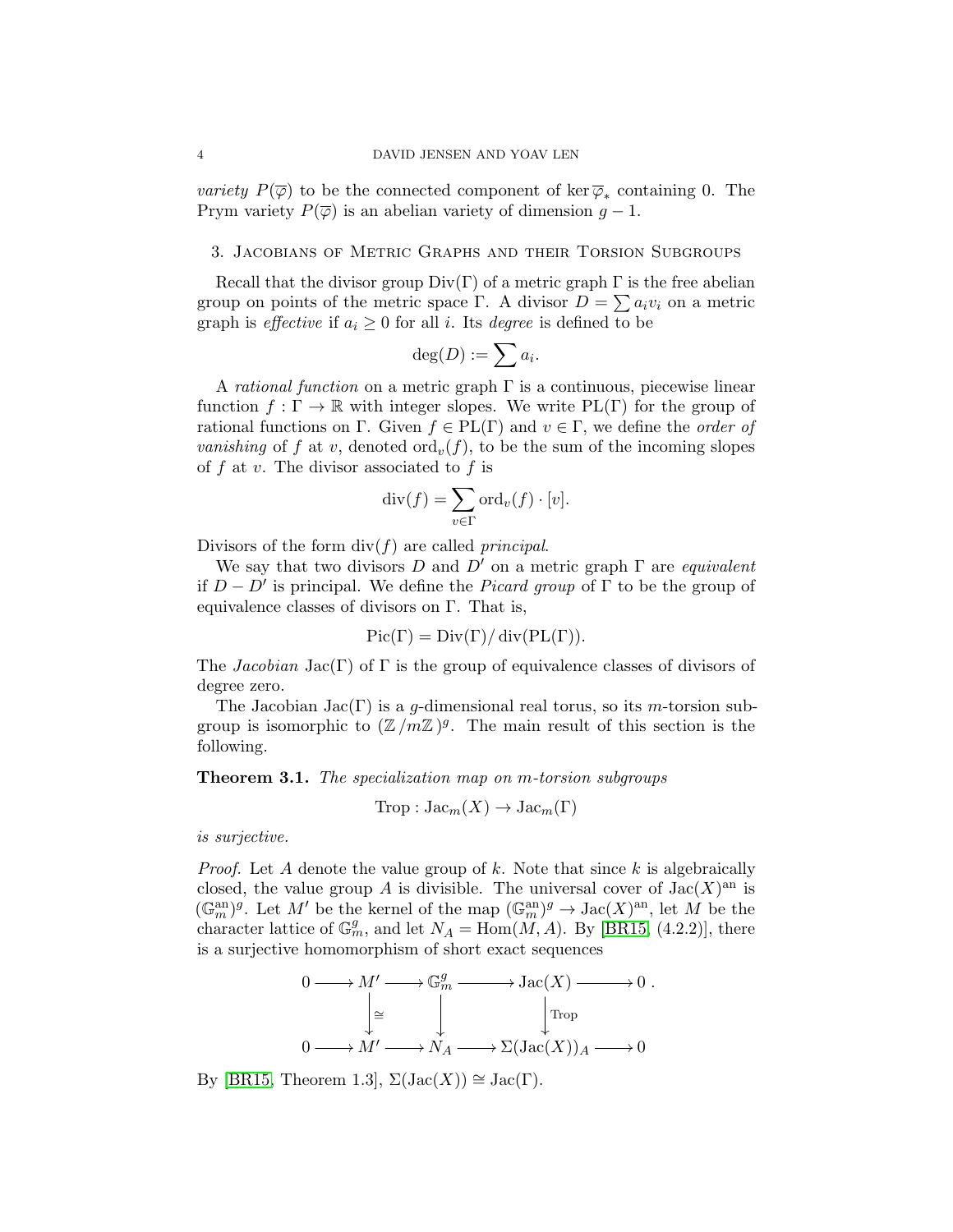The preimage of the m-torsion subgroup  $\text{Jac}_m(\Gamma)$  in  $N_{\mathbb{R}}$  is the lattice  $\frac{1}{m}M'$ . Since A is divisible,  $N_A$  is as well, so  $\frac{1}{m}M' \subset N_A$ . For any  $x \in \frac{1}{m}M'$ , let  $y \in M' \subset \mathbb{G}_m^g$  be the preimage of  $mx \in M' \subset N_A$ , and let  $x' \in \mathbb{G}_m^{\mathscr{G}}$  be any mth root of y. Then  $x'$  maps to x under the center vertical arrow, and maps to an *m*-torsion point in  $Jac(X)$ . It follows that the specialization map Trop :  $\text{Jac}_m(X) \to \text{Jac}_m(\Gamma)$  is surjective.

<span id="page-4-0"></span>**Corollary 3.2.** The specialization map Trop :  $\Theta(X) \to \Theta(\Gamma)$  is surjective.

*Proof.* Let  $\mathcal{L} \in \Theta(X)$  be a theta characteristic on X and  $L \in \Theta(\Gamma)$  be a theta characteristic on Γ. Then  $\text{Trop}(\mathcal{L})-L \in \text{Jac}_2(\Gamma)$  is 2-torsion, hence by Theorem [3.1,](#page-3-0) there exists  $\mathcal{D} \in \text{Jac}_2(X)$  such that  $\text{Trop}(\mathcal{D}) = \text{Trop}(\mathcal{L}) - L$ . Then  $\mathcal{L} - \mathcal{D} \in \Theta(X)$  is a theta characteristic on X that specializes to L.  $\Box$ 

#### 4. Theta Characteristics

<span id="page-4-1"></span>In this section, we consider the relationship between theta characteristics on the curve X and the metric graph  $\Gamma$ . The theta characteristics on a metric graph were characterized by Zharkov [\[Zha10\]](#page-16-0). We begin by describing his results.

First, there is a single non-effective theta characteristic, which can be obtained as follows. Let  $v \in \Gamma$ , and consider the distance function  $d_v$  whose value at a point  $x \in \Gamma$  is the length of the shortest path from x to v. It is easy to see that  $d_v \in \mathcal{L}(K_{\Gamma})$  is a piecewise linear function with all slopes of absolute value 1. If one orients  $\Gamma$  so that, with respect to the orientation,  $d_v$ has only positive slopes, then one obtains an orientation  $\mathcal O$  whose associated divisor

$$
L_0 = \sum_{x \in \Gamma} (\text{indeg}_{\mathcal{O}}(x) - 1)x
$$

has the property that  $2L_0 = K_{\Gamma} + \text{div}(d_v)$ . The class of this divisor is independent of the choice of point  $v \in \Gamma$ . Since  $\mathcal O$  is acyclic, one sees by [\[BN07,](#page-16-8) Lemma 3.2] or [\[MZ08,](#page-16-9) Lemma 7.8], that the divisor  $L_0$  has negative rank. Indeed, the divisor  $L_0$  is v-reduced and non-effective, so it is not equivalent to an effective divisor.

The remaining theta characteristics are all effective, and are in bijection with nonzero elements of  $H_1(\Gamma, \mathbb{Z}/2\mathbb{Z})$ . Let  $\gamma \in H_1(\Gamma, \mathbb{Z}/2\mathbb{Z})$ ,  $\gamma \neq 0$ . By abuse of notation, we also denote by  $\gamma$  a cycle on  $\Gamma$  representing the class  $\gamma$ . Consider the distance function  $d_{\gamma}$  whose value at a point  $x \in \Gamma$  is the length of the shortest path from x to the cycle  $\gamma$ . The function  $d_{\gamma} \in \mathcal{L}(K_{\Gamma})$  is piecewise linear, with slope 0 on the cycle  $\gamma$ , and all other slopes of absolute value 1. If one orients  $\Gamma$  so that  $\gamma$  has a cyclic orientation and, everywhere else,  $d_{\gamma}$  has positive slopes with respect to the orientation, then one obtains an orientation  $\mathcal O$  whose associated divisor

$$
L_{\gamma} = \sum_{x \in \Gamma} (\text{indeg}_{\mathcal{O}}(x) - 1)x
$$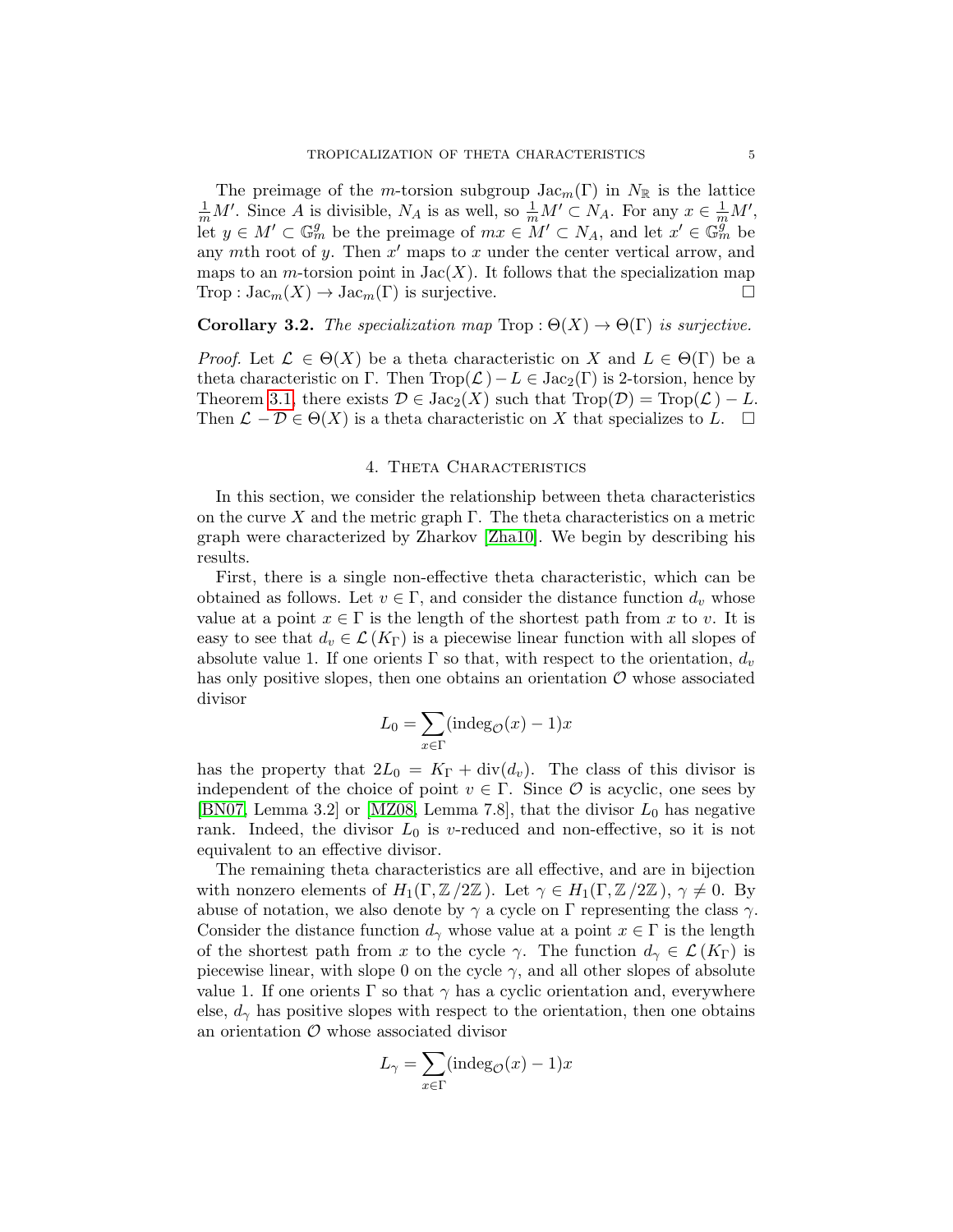has the property that  $2L_{\gamma} = K_{\Gamma} + \text{div}(d_{\gamma})$ . Note that  $L_{\gamma}$  is effective, and is supported on those points  $x \in \Gamma$  for which the shortest distance from x to  $\gamma$ is obtained along at least two paths with distinct tangent directions at x.

Since  $\Theta(\Gamma)$  contains a distinguished element  $L_0$ , there is a canonical bijection between  $\Theta(\Gamma)$  and  $Jac_2(\Gamma)$ . We define

<span id="page-5-3"></span>(4.1) 
$$
D_{\gamma} := L_{\gamma} - L_0 \in \text{Jac}_2(\Gamma).
$$

This is in contrast to the case of algebraic curves, where  $\Theta(X)$  is a torsor for  $Jac_2(X)$ , but there is no distinguished element.

<span id="page-5-2"></span>Example 4.1. We illustrate Zharkov's construction with an example. Let Γ be the complete graph on 4 vertices, with all edge lengths 1. The 8 cycles on  $\Gamma$  can be partitioned into 3 types – the zero cycle, 4 "triangles", and three "squares". These cycles, together with the corresponding theta characteristics, are pictured in Figure [1.](#page-5-1) One can see by inspection that 7 of these theta characteristics are effective.



<span id="page-5-1"></span>FIGURE 1. Three cycles on  $\Gamma$  with the corresponding theta characteristics

The following is an immediate consequence of Baker's Specialization Lemma (see [\[Bak08,](#page-16-10) Lemma 2.8] or [\[AB15,](#page-16-11) Theorem 1.1]).

<span id="page-5-0"></span>**Lemma 4.2.** Let  $\mathcal{L} \in \Theta(X)$  with  $\text{Trop}(\mathcal{L}) = L_0$ . Then  $\mathcal{L}$  is not effective. *Proof.* By Baker's Specialization Lemma,  $rk(\mathcal{L}) \leq rk(\text{Top}(\mathcal{L}))$ . But  $\text{Trop}(\mathcal{L}) = L_0$  has rank -1, so  $\mathcal{L}$  has rank -1 as well.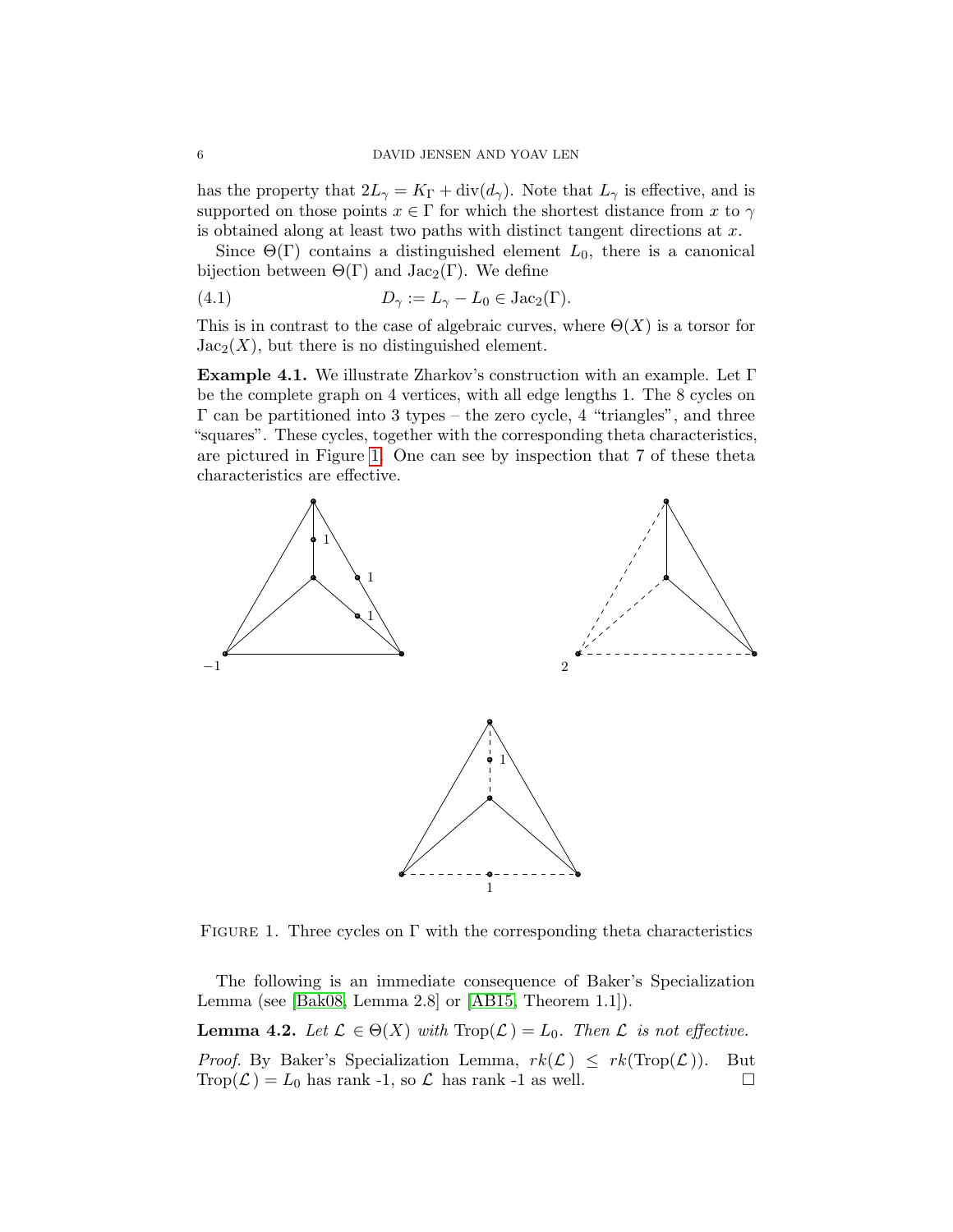For the remainder of the paper, we let  $\Lambda$  be the kernel of the specialization map Trop :  $Jac_2(X) \to Jac_2(\Gamma)$ . By Theorem [3.1,](#page-3-0) there is an exact sequence

$$
0 \to \Lambda \to \text{Jac}_2(X) \to \text{Jac}_2(\Gamma) \to 0.
$$

Thus,  $\Lambda$  is a q-dimensional vector space over  $\mathbb{Z}/2\mathbb{Z}$ . This space has an important property.

<span id="page-6-1"></span>**Proposition 4.3.** The subspace  $\Lambda \in \text{Jac}_2(X)$  is isotropic for the Weil pairing.

*Proof.* By Corollary [3.2,](#page-4-0) there exists  $\mathcal{L} \in \Theta(X)$  such that  $\text{Trop}(\mathcal{L}) = L_0$ . For any  $\mathcal{D} \in \Lambda$ , by Lemma [4.2](#page-5-0) we see that  $h^0(X, \mathcal{L} + \mathcal{D}) = 0$ . Hence, for any  $\mathcal{D}, \mathcal{E} \in \Lambda$ , we have

$$
\lambda(\mathcal{D}, \mathcal{E}) = q_{\mathcal{L}}(\mathcal{D}) + q_{\mathcal{L}}(\mathcal{E}) + q_{\mathcal{L}}(\mathcal{D} + \mathcal{E}) =
$$
  
=  $h^0(X, \mathcal{L} + \mathcal{D}) + h^0(X, \mathcal{L} + \mathcal{E}) + h^0(X, \mathcal{L} + \mathcal{D} + \mathcal{E}) = 0.$ 

<span id="page-6-2"></span>**Corollary 4.4.** For any  $\mathcal{L} \in \Theta(X)$ , the restriction of  $q_{\mathcal{L}}$  to  $\Lambda$  is a linear map.

*Proof.* Let  $\mathcal{D}, \mathcal{E} \in \Lambda$ . Then we have

$$
\lambda(\mathcal{D}, \mathcal{E}) = q_{\mathcal{L}}(\mathcal{D}) + q_{\mathcal{L}}(\mathcal{E}) + q_{\mathcal{L}}(\mathcal{D} + \mathcal{E}).
$$

By Proposition [4.3,](#page-6-1) however, the left hand side is zero. Hence, by rearranging the terms, we obtain

$$
q_{\mathcal{L}}(\mathcal{D}) + q_{\mathcal{L}}(\mathcal{E}) = q_{\mathcal{L}}(\mathcal{D} + \mathcal{E}).
$$

From this we deduce the main result.

<span id="page-6-0"></span>**Theorem 4.5.** For any effective class  $L_{\gamma} \in \Theta(\Gamma)$ , its preimage under the specialization map Trop :  $\Theta(X) \to \Theta(\Gamma)$  consists of  $2^{g-1}$  odd theta characteristics and  $2^{g-1}$  even theta characteristics.

*Proof.* By Corollary [3.2,](#page-4-0) there exists  $\mathcal{L} \in \Theta(X)$  such that  $\text{Top}(\mathcal{L}) = L_{\gamma}$ . The preimage of  $L_{\gamma}$  is then precisely  $\mathcal{L} + \Lambda$ , which has order 2<sup>g</sup>. By Corollary [4.4,](#page-6-2) the map  $q_{\mathcal{L}} : \Lambda \to \mathbb{Z}/2\mathbb{Z}$  is linear. The kernel of this map is precisely those divisors  $\mathcal{D} \in \Lambda$  such that  $\mathcal{L} + \mathcal{D}$  has the same parity as  $\mathcal{L}$ . Thus, if the map is trivial, then all theta characteristics in the preimage of  $L_{\gamma}$  have the same parity as  $\mathcal{L}$ , whereas if the map is surjective, then exactly half of the theta characteristics in the preimage of  $L_{\gamma}$  have the same parity as  $\mathcal{L}$ .

If  $\mathcal L$  is odd, however, then  $q_{\mathcal L}$  has Arf invariant -1, and therefore does not have any isotropic subspaces of dimension g. In particular, the restriction of  $q_{\mathcal{L}}$  to  $\Lambda$  cannot be trivial. It follows that the preimage of  $L_{\gamma}$  consists either entirely of even theta characteristics, or half even and half odd. Summing over all  $\gamma$ , we see that the number of odd theta characteristics on X is  $(2<sup>g</sup> - m)2<sup>g-1</sup>$ , where m is the number of cycles  $\gamma \in H_1(\Gamma, \mathbb{Z}/2\mathbb{Z})$  such that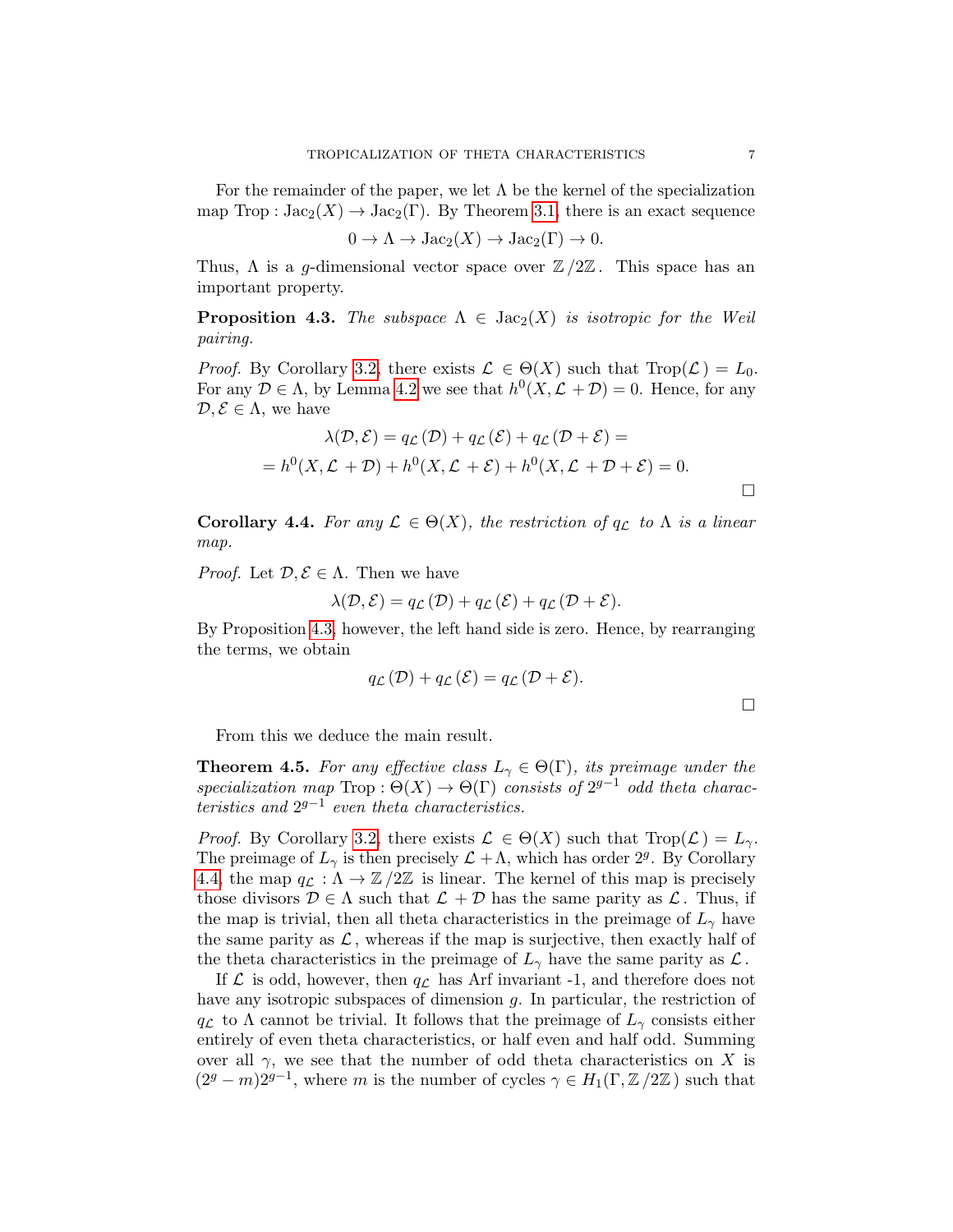the preimage of  $L<sub>\gamma</sub>$  contains only even theta characteristics. It is well known, however, that an algebraic curve possesses exactly  $(2<sup>g</sup> - 1)2<sup>g-1</sup>$  odd theta characteristics, hence  $m = 1$ .

Example 4.6. Returning to Example [4.1,](#page-5-2) the 28 odd theta characteristics on a non-hyperelliptic genus 3 curve are the points of intersection of the bitangent lines to the curve in its canonical embedding. By Theorem [4.5,](#page-6-0) each of the 7 effective theta characteristics on  $\Gamma$  pictured in Figure [1](#page-5-1) is the specialization of exactly 4 odd theta characteristics on  $X$ . In this example, the 7 effective theta characteristics on  $\Gamma$  are rigid in the sense that they each have only one effective divisor in their class, so in fact the points of intersection of the 28 bitangents specialize 4-to-1 to precisely these divisors on Γ, not just these divisor classes.

# 5. Double Covers

<span id="page-7-0"></span>Recall that there is a one-to-one correspondence between unramified double covers of an algebraic curve X and 2-torsion points in  $Jac(X)$ . We now explore the relationship between unramified double covers of a metric graph and 2-torsion points in its Jacobian. We first review the necessary material on augmented metric graphs and harmonic morphisms. For a more detailed discussion of harmonic morphisms, see [\[ABBR15\]](#page-16-12).

**Definition 5.1.** An augmented metric graph is a metric graph  $\Gamma$ , together with a function  $g : \Gamma \to \mathbb{Z}_{\geq 0}$ , called the genus function, such that  $g(x) = 0$ for all but finitely many  $x \in \Gamma$ .

The metric graphs we have been considering thus far can be considered augmented graphs for which the genus function is identically zero. By the Jacobian of an augmented graph  $(\Gamma, g)$  we will mean the Jacobian of the (unaugmented) metric graph  $\Gamma^{\#}$  obtained by adding  $q(x)$  loops (of arbitrary length) based at x for each point  $x \in \Gamma$ . None of our results below depend on the lengths of these loops.

**Definition 5.2.** A continuous map  $\varphi : \widetilde{\Gamma} \to \Gamma$  of metric graphs is called a morphism if there exist vertex sets  $\widetilde{V} \subset \widetilde{\Gamma}, V \subset \Gamma$ , such that  $\varphi(\widetilde{V}) \subseteq V$ ,  $\varphi^{-1}E(\Gamma) \subseteq E(\widetilde{\Gamma})$ , and the restriction of  $\varphi$  to any edge  $\tilde{e}$  of  $\widetilde{\Gamma}$  is dilation by some factor  $d_{\tilde{e}}(\varphi) \in \mathbb{Z}_{\geq 0}$ . A morphism is called finite if  $d_{\tilde{e}}(\varphi) > 0$  for all edges  $\tilde{e}$ .

The tropical analogue of a map between algebraic curves is not only a morphism, but a harmonic morphism.

Definition 5.3. A finite morphism of metric graphs is called harmonic at  $\tilde{x} \in \tilde{\Gamma}$  if the sum

$$
d_{\tilde{x}}(\varphi) := \sum_{\tilde{v} \in T_{\tilde{x}}(\tilde{\Gamma}), \varphi(\tilde{v}) = v} d_{\tilde{v}}(\varphi)
$$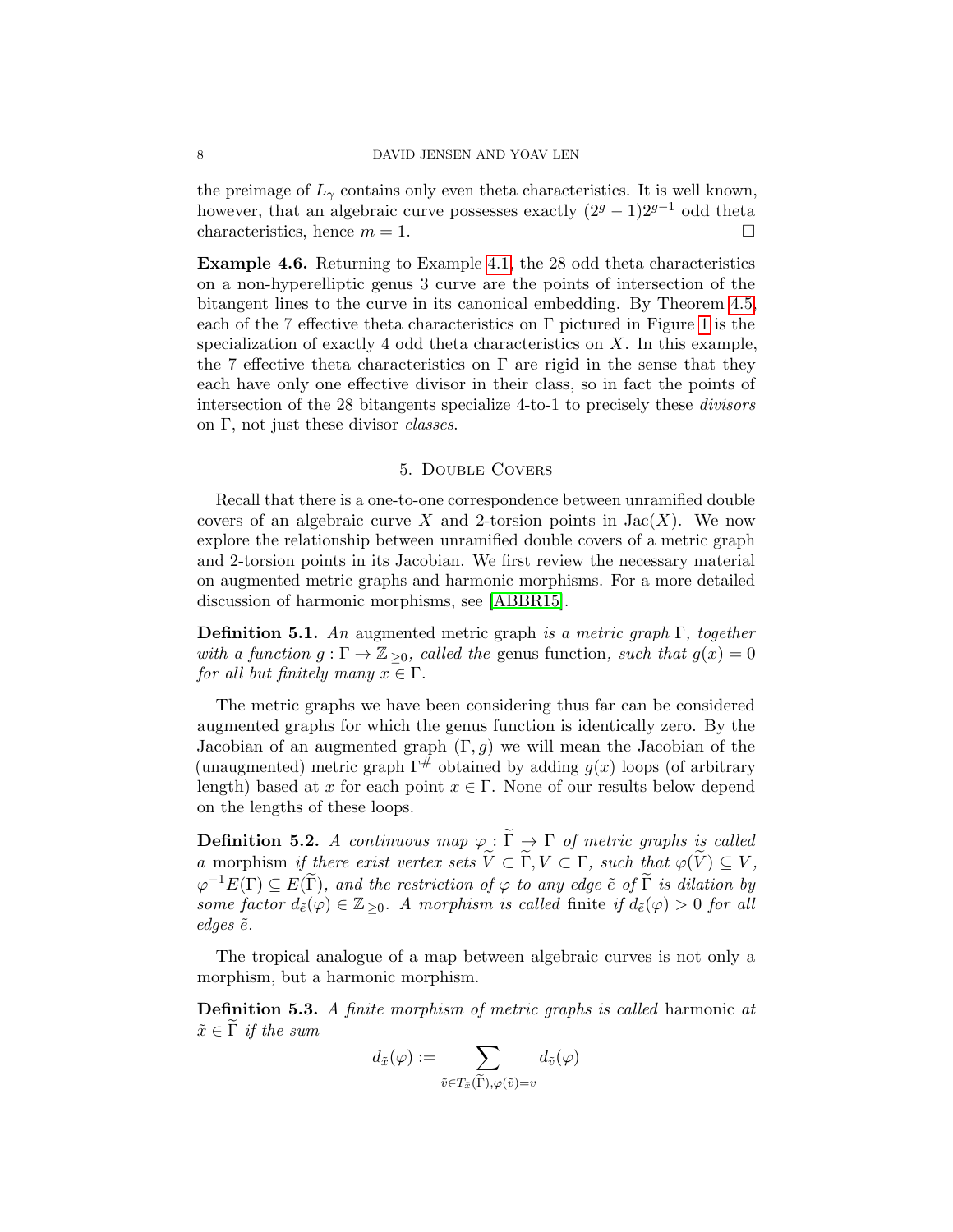is independent of the choice of tangent vector  $v \in T_{\varphi(\tilde{x})}(\Gamma)$ . The number  $d_{\tilde{x}}(\varphi)$  is called the degree of the harmonic morphism at  $\tilde{x}$ . The morphism is called harmonic if it is surjective and harmonic at every point  $\tilde{x} \in \Gamma$ . In this case, the number  $\deg(\varphi) = \sum_{\varphi(\tilde{x})=x} d_{\tilde{x}}(\varphi)$  is independent of x, and is called the degree of the harmonic morphism  $\varphi$ .

Our primary interest here is in unramified harmonic morphisms. Given a point  $\tilde{x} \in \tilde{\Gamma}$ , the ramification of  $\varphi$  at  $\tilde{x}$  is

$$
R_{\tilde{x}} = d_{\tilde{x}}(\varphi)(2 - 2g(\varphi(\tilde{x}))) - (2 - 2g(\tilde{x})) - \sum_{\tilde{v} \in T_{\tilde{x}}(\tilde{\Gamma})} (d_{\tilde{v}}(\varphi) - 1),
$$

or equivalently,  $R_{\tilde{x}} = K_{\tilde{\Gamma}}(\tilde{x}) - \varphi^*(K_{\Gamma})(\tilde{x})$ . We say that the harmonic morphism  $\varphi$  is unramified if  $R_{\tilde{x}} = 0$  for all  $\tilde{x} \in \tilde{\Gamma}$ .

We often refer to an unramified harmonic morphism of degree 2 as an unramified double cover. Throughout this section, we are only interested in such covers in which the target graph  $\Gamma$  is unaugmented. However, we cannot rule out the possibility that the genus function of the covering graph  $\widetilde{\Gamma}$  is non-trivial. Given an unramified double cover  $\varphi : \widetilde{\Gamma} \to \Gamma$ , we define the dilation cycle  $\gamma(\varphi)$  to be the set of points of Γ in the image of a dilated edge. More precisely,

$$
\gamma(\varphi) := \{ x \in \Gamma | \exists \tilde{x} \in \tilde{\Gamma}, \tilde{v} \in T_{\tilde{x}}(\tilde{\Gamma}) \text{ with } \varphi(\tilde{x}) = x \text{ and } d_{\tilde{v}}(\varphi) = 2 \}.
$$

We now describe the genus function of an unramified double cover.

<span id="page-8-0"></span>**Lemma 5.4.** Let  $\varphi : \widetilde{\Gamma} \to \Gamma$  be an unramified harmonic morphism of degree 2, with  $\Gamma$  unaugmented.

- (1) If  $x \notin \gamma(\varphi)$ , then  $\varphi^{-1}(x)$  consists of two points of genus 0.
- (2) If  $x \in \gamma(\varphi)$ , then  $\varphi^{-1}(x)$  is a single point of genus  $\frac{1}{2} \deg_{\gamma(\varphi)}(x) 1$ , where  $\deg_{\gamma(\varphi)}(x)$  is the number of tangent vectors at x contained in  $\gamma(\varphi)$ .

*Proof.* Since  $\varphi$  is unramified and the genus function of  $\Gamma$  is trivial, for any point  $\tilde{x} \in \tilde{\Gamma}$  the ramification formula gives us

$$
2g(\tilde{x}) - 2 = \sum_{\tilde{v} \in T_{\tilde{x}}(\tilde{\Gamma})} (d_{\tilde{v}}(\varphi) - 1).
$$

As  $\varphi$  is finite and degree 2, each dilation factor  $d_v(\varphi)$  is either 1 or 2. It follows that the right hand side of the expression above is equal to  $\deg_{\gamma(\varphi)}(x)$ .  $\Box$ 

The following corollary explains our choice of terminology.

**Corollary 5.5.** The dilation cycle  $\gamma(\varphi)$  is a cycle in  $\Gamma$ .

*Proof.* By Lemma [5.4,](#page-8-0) for every point  $x \in \Gamma$  there is an even number of tangent vectors in  $T_x(\Gamma)$  that are contained in  $\gamma(\varphi)$ . It follows that  $\gamma(\varphi)$  is  $\alpha$  cycle.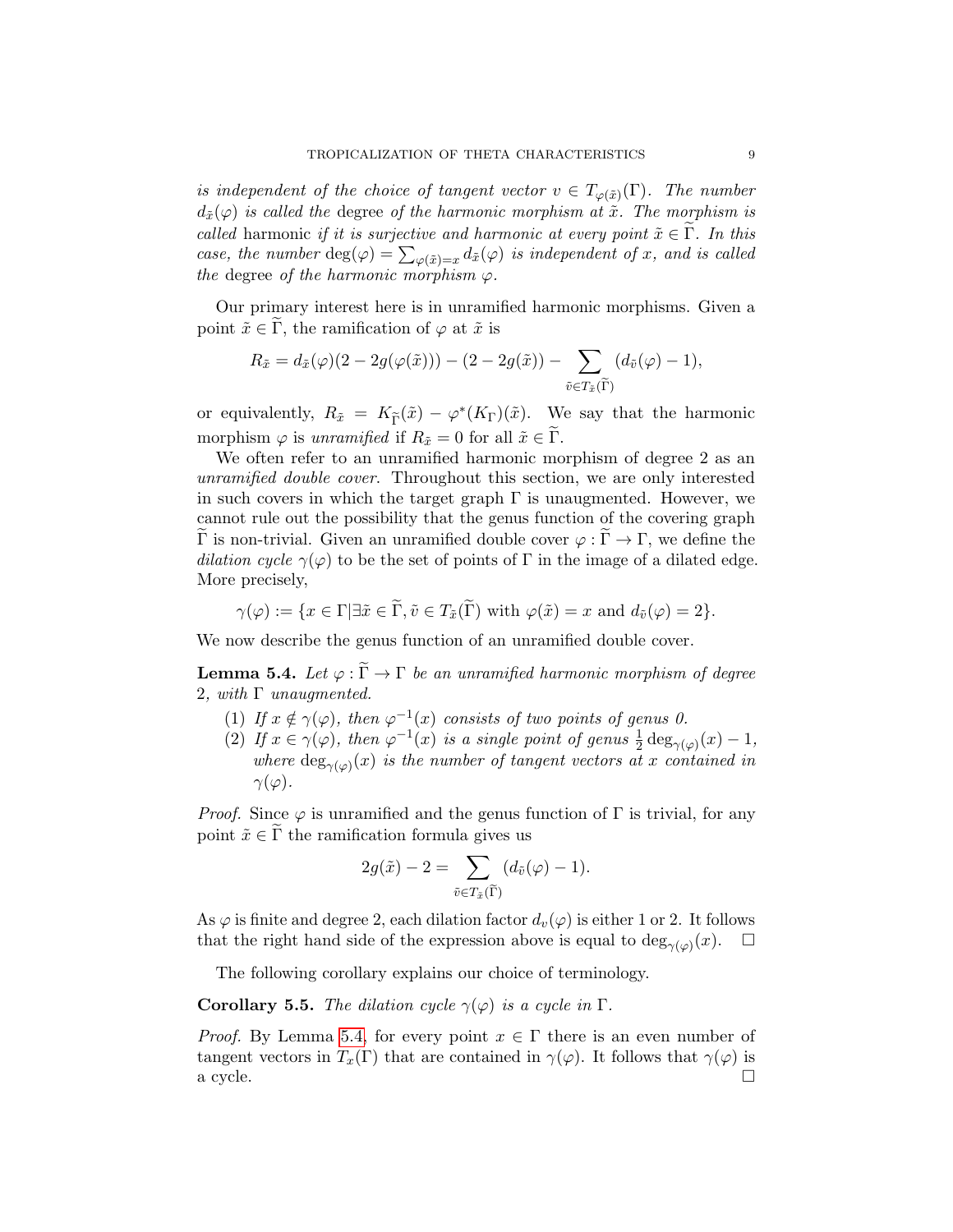Remark 5.6. In many applications, one is primarily interested in trivalent metric graphs, since these form an open dense subset of the moduli space of tropical curves. By Lemma [5.4,](#page-8-0) we see that if  $\Gamma$  is trivalent, then the genus function on  $\Gamma$  is identically zero. In this case, there is no ambiguity with how one defines the Jacobian of the cover  $\Gamma$ .

Our first result on double covers concerns the kernel of the pullback map on divisors.

<span id="page-9-0"></span>**Proposition 5.7.** Let  $\varphi : \widetilde{\Gamma} \to \Gamma$  an unramified harmonic morphism of degree 2 with  $\Gamma$  unaugmented. Then

$$
\ker \varphi^* = \{ D_\gamma \mid \gamma \subseteq \gamma(\varphi) \},
$$

where  $D_{\gamma}$  is the divisor associated to the cycle  $\gamma$  as defined in [\(4.1\)](#page-5-3).

*Proof.* First, note that the composition  $\varphi_*\varphi^*$  is simply multiplication by 2, so the kernel of  $\varphi^*$  must be contained in the set of 2-torsion points.

Recall the definition of the piecewise linear functions  $d_v$  and  $d_\gamma$  from the beginning of §[4.](#page-4-1) We show that for every cycle  $\gamma$ , the divisor  $\varphi^*D_{\gamma}$  is principal if and only if the piecewise linear function  $\varphi^*(d_\gamma - d_v)$  has even slope at every tangent vector in  $\widetilde{\Gamma}$ . Indeed, given  $f \in PL(\widetilde{\Gamma})$  with div $(f) = \varphi^*D_{\gamma}$ , we see that  $\text{div}(2f) = \text{div}(\varphi^*(d_\gamma - d_v))$ . It follows that  $2f - (d_\gamma - d_v)$  must be a constant. In other words, up to translation by a constant, we have

$$
f = \frac{1}{2}\varphi^*(d_\gamma - d_v),
$$

which is well-defined if and only if all of the slopes of  $\varphi^*(d_{\gamma}-d_v)$  are even.

Now, note that by definition  $d_{\gamma} - d_{v}$  has odd slope at every tangent vector in  $\gamma$ , and even slope at every tangent vector in  $\Gamma \setminus \gamma$ . Since the slope of  $\varphi^*(d_\gamma - d_v)$  at a tangent vector v in  $\widetilde{\Gamma}$  is precisely  $d_v(\varphi)$  times the slope of  $d_{\gamma} - d_v$  at  $\varphi(v)$ , we see that  $\varphi^*(d_{\gamma} - d_v)$  has odd slopes at tangent vectors in  $\varphi^{-1}(\gamma \setminus \gamma(\varphi))$ . We conclude that the slopes of  $\varphi^*(d_\gamma - d_v)$  are everywhere even (and therefore  $D_{\gamma}$  is principal) precisely when  $\gamma \subseteq \gamma(\varphi)$ .

Note in particular that there exist double covers  $\varphi : \widetilde{\Gamma} \to \Gamma$  for which  $\varphi^*$ is injective. These are precisely the covers for which there is no dilation, that is  $\gamma(\varphi) = 0$ . In other words, these are the covering spaces of Γ. A graph of genus  $g$  admits exactly  $2^g$  covering spaces of degree 2, which can be described as follows. Choose a spanning tree  $T$  of  $G$ . Any degree 2 covering space will contain a disjoint union  $T \sqcup T'$  of two copies of T. Now, for each of the g edges in the complement of  $T$ , there are 2 possible ways to lift it to the double cover. If the edge connects vertices  $v_1$  to  $v_2$ , we may lift it to two edges connecting  $v_1$  to  $v_2$  and  $v'_1$  to  $v'_2$ , or to two edges connecting  $v_1$  to  $v'_2$ and  $v'_1$  to  $v_2$ . To see that this is the complete set of degree 2 covering spaces of Γ, note that the fundamental group of Γ is invariant under homotopy, and thus such covering spaces are in bijection with degree 2 covering spaces of the rose obtained by contracting  $T$ . An exposition of this can be found in [\[Wal76\]](#page-16-13).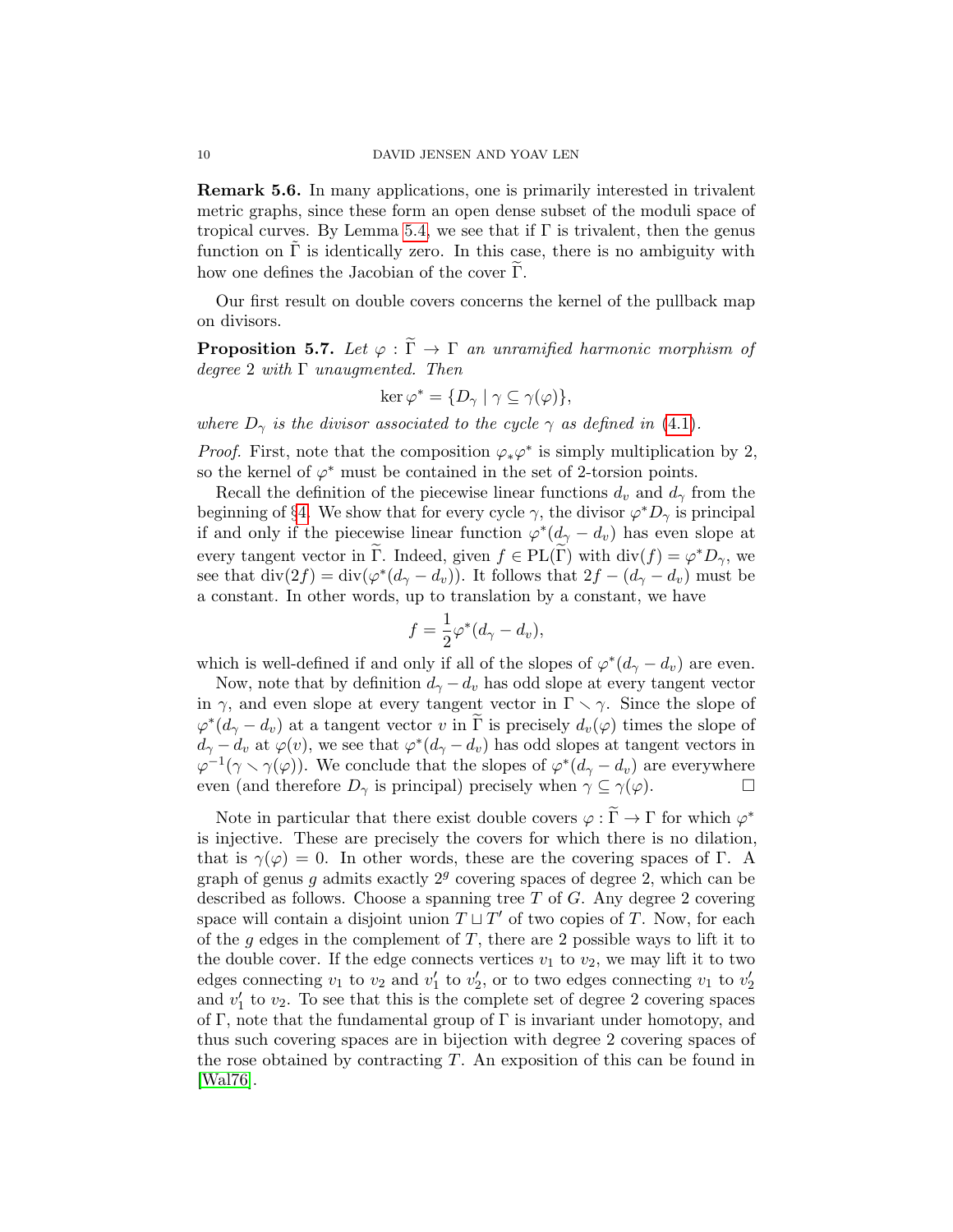For unramified harmonic double covers we have the following.

<span id="page-10-1"></span>**Lemma 5.8.** Let  $\gamma$  be a cycle in an unaugmented metric graph  $\Gamma$ , and let h be the sum of the genera of the connected components of  $\Gamma \setminus \gamma$ . Then up to isomorphism, there are  $2^h$  unramified harmonic morphisms  $\varphi : \widetilde{\Gamma} \to \Gamma$  of degree 2 with dilation cycle  $\gamma$ .

Proof. This follows immediately from the fact that the preimage of each connected component of  $\Gamma \setminus \gamma$  is a covering space.

We now consider the relationship between unramified double covers of the graph  $\Gamma$  and the curve X. Any unramified double cover  $\overline{\varphi}: X \to X$ descends to an unramified double cover of skeletons. The following proposition establishes the converse.

<span id="page-10-2"></span>**Lemma 5.9.** Let  $\gamma$  be a cycle in an unaugmented metric graph  $\Gamma$  and let h be the sum of the genera of the connected components of  $\Gamma \setminus \gamma$ . Let  $\varphi : \widetilde{\Gamma} \to \Gamma$ be a degree two unramified harmonic morphism with dilation cycle  $\gamma$ . Then there are  $2^{g-h}$  unramified double covers  $\overline{\varphi} : \widetilde{X} \to X$  that specialize to  $\varphi$ .

*Proof.* Let m be the number of connected components of  $\Gamma \setminus \gamma$ . If V is the vertex set consisting of all points of  $\Gamma$  of valence different from 2, we see that the number of edges of  $\gamma$  in the corresponding model for  $\Gamma$  is  $g+m-h-1$ . The cover  $\varphi : \Gamma \to \Gamma$  has  $2^m$  automorphisms, given by involution on the preimages of the connected components of  $\Gamma \setminus \gamma$ . Hence, by [\[CMR16,](#page-16-14) Theorem 2], there are  $2^{\frac{2^{g+m-h-1}}{2^m}} = 2^{g-h}$  double covers  $\overline{\varphi} : \widetilde{X} \to X$  that specialize to  $\varphi$ .  $\Box$ 

An immediate consequence of Lemmas [5.8](#page-10-1) and [5.9](#page-10-2) is the following.

<span id="page-10-3"></span>**Proposition 5.10.** Let  $\gamma$  be a cycle in an unaugmented metric graph  $\Gamma$ . Then there are  $2^g$  unramified double covers  $\overline{\varphi}$  :  $\widetilde{X} \to X$  specializing to harmonic morphisms of degree two with dilation cycle  $\gamma$ .

*Proof.* By Lemma [5.8,](#page-10-1) there are  $2<sup>h</sup>$  unramified harmonic morphisms of degree 2 with dilation cycle  $\gamma$ . By Lemma [5.9,](#page-10-2) each of these lifts to  $2^{g-h}$  double covers of X. Hence there are  $2^h \cdot 2^{g-h} = 2^g$  such double covers of X.  $\Box$ 

We now describe the connection between covers of  $\Gamma$  and covers of X.

<span id="page-10-0"></span>**Theorem 5.11.** Let  $D$  be a 2-torsion point in  $Jac(X)$ . Let  $\overline{\varphi}: \widetilde{X} \to X$  be the corresponding double cover and  $\varphi : \widetilde{\Gamma} \to \Gamma$  the specialization of this cover. Then Trop( $\mathcal{D}$ ) =  $D_{\gamma(\varphi)}$ .

Proof. Consider the following diagram.

$$
\begin{array}{ccc}\n\operatorname{Jac}(X) & \xrightarrow{\operatorname{Trop}} \operatorname{Jac}(\Gamma) \\
\downarrow \overline{\varphi}^* & \downarrow \varphi^* \\
\operatorname{Jac}(\widetilde{X}) & \xrightarrow{\operatorname{Trop}} \operatorname{Jac}(\widetilde{\Gamma})\n\end{array}
$$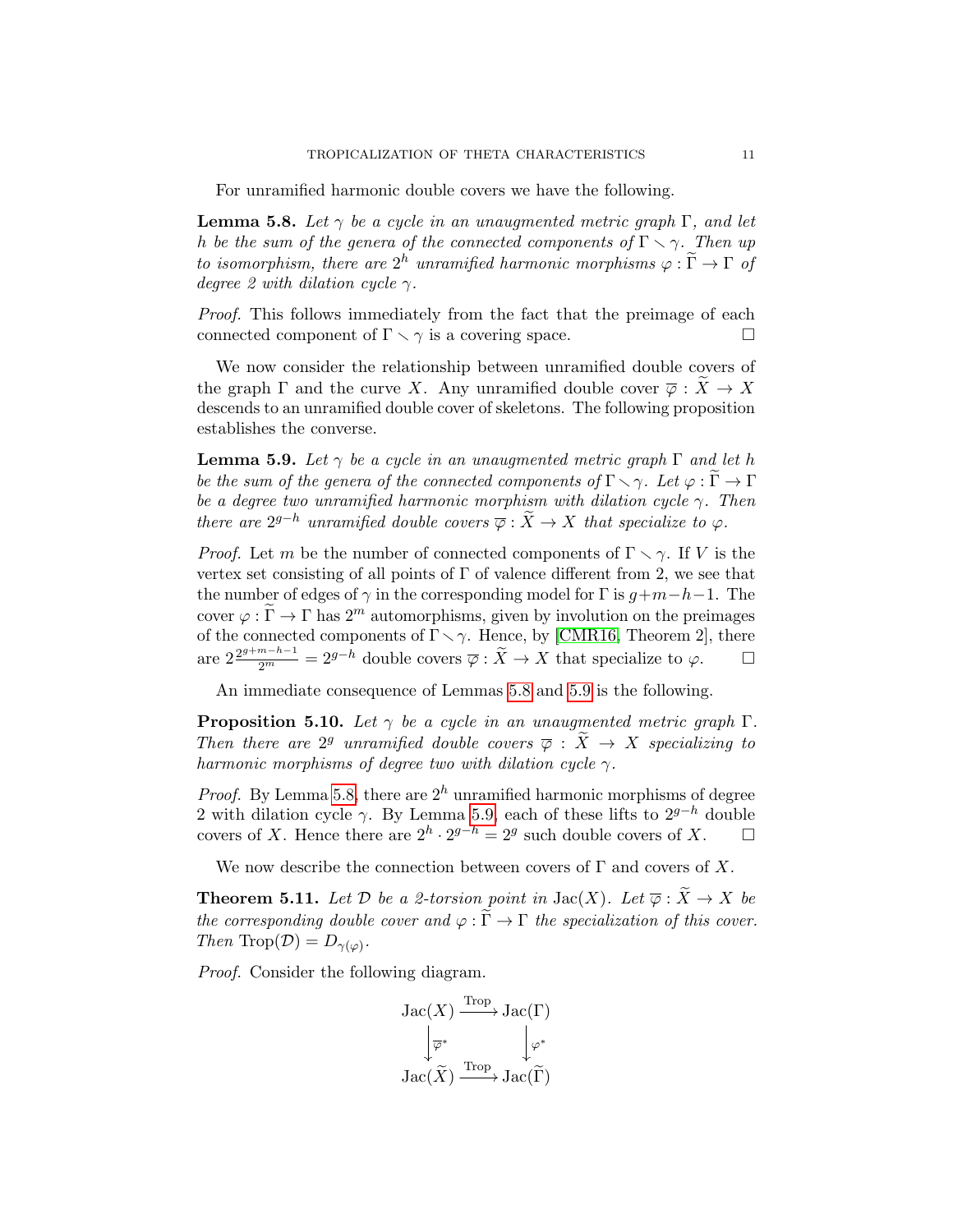Since  $\overline{\varphi}^* \mathcal{D} = 0$ , we see that  $\varphi^* \text{Top}(\mathcal{D}) = 0$  as well. By Proposition [5.7,](#page-9-0) it follows that  $\text{Trop}(\mathcal{D}) = D_{\gamma}$  for some  $\gamma \subseteq \gamma(\varphi)$ .

Suppose by induction that the theorem is true for every cycle properly contained in  $\gamma(\varphi)$ . That is, for any cycle  $\gamma' \subsetneq \gamma(\varphi)$ , every double cover  $\overline{\psi}$ of X that specializes to a harmonic morphism  $\psi$  of  $\Gamma$  with dilation cycle  $\gamma'$  corresponds to a divisor  $D_{\overline{\psi}}$  on X that specializes to  $D_{\gamma'}$ . For any such  $\gamma'$ , there are 2<sup>*g*</sup> divisor classes specializing to  $D_{\gamma'}$  (since this is the order of the kernel  $\Lambda$ ), and by Proposition [5.10](#page-10-3) there are  $2^g$  double covers of X specializing to harmonic morphisms of  $\Gamma$  with dilation cycle  $\gamma'$ . Because these two sets have the same size, every divisor specializing to  $D_{\gamma'}$  corresponds to a double cover that specializes to a harmonic morphism with dilation cycle  $\gamma'$ . It follows that the containment  $\gamma \subseteq \gamma(\varphi)$  cannot be strict.

**Remark 5.12.** It follows that the combinatorics of the graph  $\Gamma$  "sees" the entire 2-torsion subgroup  $Jac_2(X)$ : By the preceding theorem, there is a canonical bijection between the kernel  $\Lambda$  and the set of degree 2 covering spaces of Γ. Therefore,  $Jac_2(X)$  is an extension of  $Jac_2(\Gamma) \cong H_1(\Gamma, \mathbb{Z}/2\mathbb{Z})$ by the set of covering spaces. In fact, this extension splits (non-canonically) as all the groups involved are vector spaces.

Example 5.13. As an example, we consider the double cover of our earlier example  $\Gamma$  by the cube  $\Gamma$ , again with all edge lengths 1, pictured in Figure [2.](#page-11-0) By Lemma [5.9,](#page-10-2) there exists a unique double cover  $\overline{\varphi} : X \to X$  specializing to this double cover of Γ.



<span id="page-11-0"></span>FIGURE 2. A double cover of  $\Gamma$  by a cube

Figure [3](#page-12-0) depicts the pullback of  $D_{\gamma}$  for each of the two effective theta characteristics  $L_{\gamma}$  pictured in Figure [1.](#page-5-1) The divisor on the left corresponds to the case where  $\gamma$  is a triangle, whereas the divisor on the right corresponds to the square. We leave it to the reader to verify that neither of these divisors is equivalent to zero.

**Example 5.14.** By Lemma [5.8,](#page-10-1) for any cycle  $\gamma \neq 0$  in the graph  $\Gamma$  of the previous example, there is a unique double cover  $\varphi : \widetilde{\Gamma} \to \Gamma$  with dilation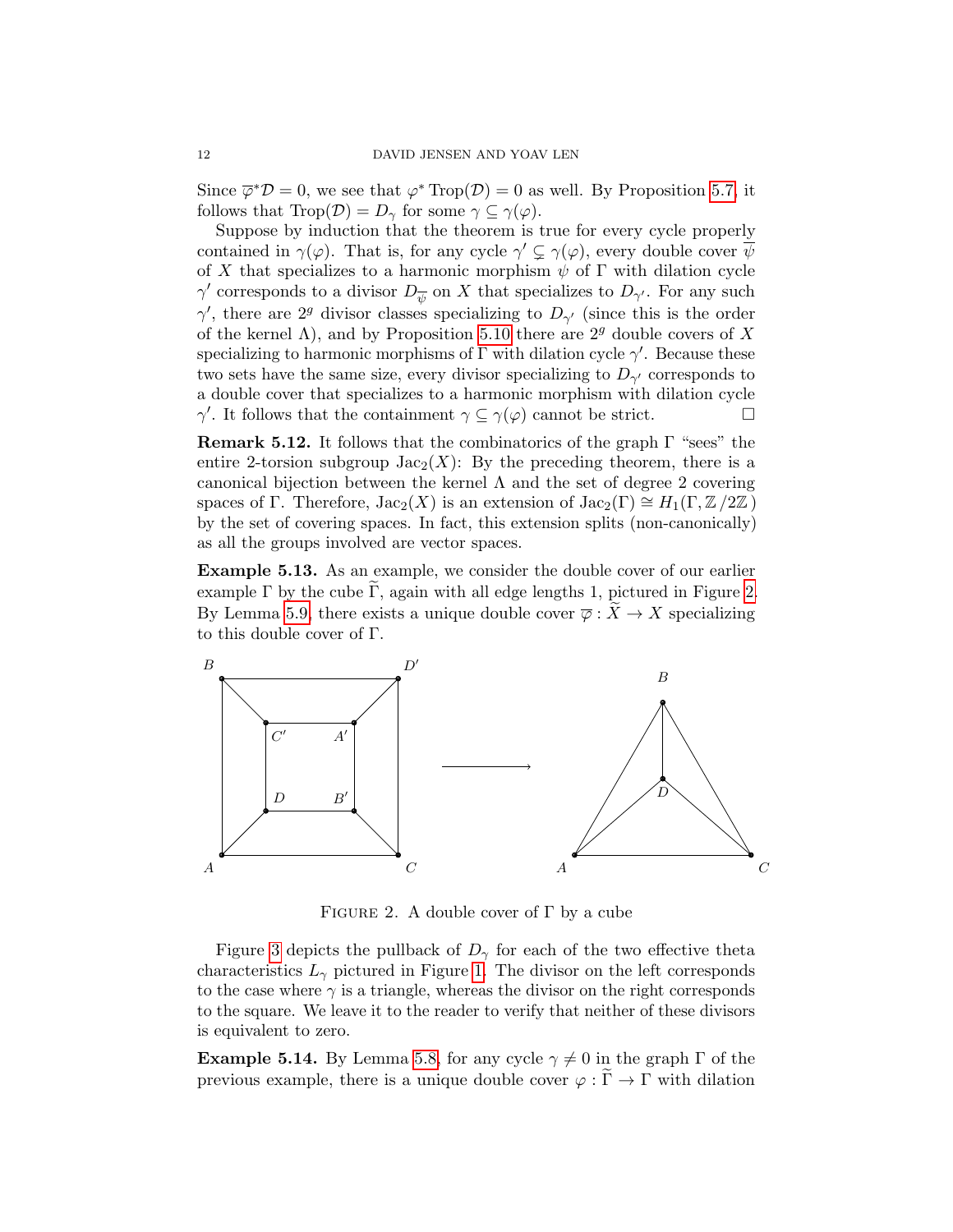

<span id="page-12-0"></span>Figure 3. Pullbacks of two 2-torsion divisors from the complete graph to the cube

cycle  $\gamma$ . These are depicted in Figures [4](#page-12-1) and [5,](#page-12-2) with the dilation cycle marked by a solid line. By Lemma [5.9,](#page-10-2) each of these lifts to 8 distinct unramified double covers of the curve  $X$ .



<span id="page-12-1"></span>Figure 4. The unique double cover with dilation cycle a given triangle in Γ



<span id="page-12-2"></span>Figure 5. The unique double cover with dilation cycle a given square in  $\Gamma$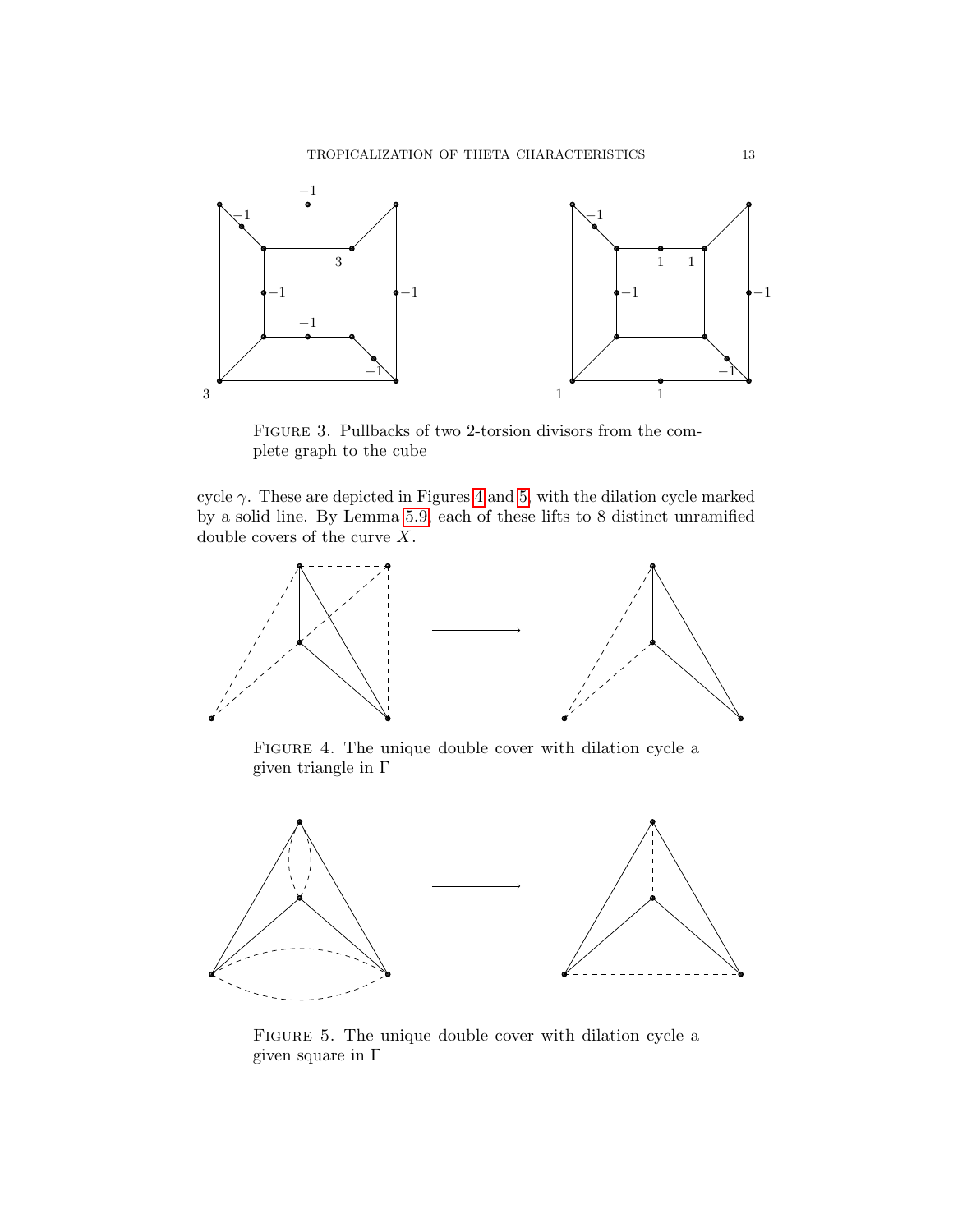## 6. Prym Varieties

<span id="page-13-0"></span>We now study the kernel of the pushforward map on divisors. Recall that the Jacobian of an augmented graph  $\Gamma$  is, by definition, the Jacobian of the unaugmented graph  $\Gamma^{\#}$  obtained by attaching  $q(v)$  loops of arbitrary length at every point v. Those loops are referred to as virtual loops.

Given a degree 2 unramified harmonic morphism  $\varphi : \widetilde{\Gamma} \to \Gamma$ , consider the involution  $\iota : \widetilde{\Gamma}^{\#} \to \widetilde{\Gamma}^{\#}$  that sends a point x of  $\widetilde{\Gamma}$  to the other preimage point of  $\varphi(x)$ , and sends a point on a virtual loop to the other point equidistant from the base of the same loop. Extending by linearity,  $\iota$  defines an involution  $\iota : Pic(\widetilde{\Gamma}) \to Pic(\widetilde{\Gamma}).$ 

**Proposition 6.1.** Let  $\varphi : \widetilde{\Gamma} \to \Gamma$  be a degree 2 unramified harmonic morphism. If  $\gamma(\varphi) = 0$ , then the kernel of the pushforward map

$$
\varphi_* : \mathrm{Jac}(\widetilde{\Gamma}) \to \mathrm{Jac}(\Gamma)
$$

has two connected components, namely

$$
\ker \varphi_* = (\mathrm{Id} - \iota) \operatorname{Pic}^0(\widetilde{\Gamma}) \cup (\mathrm{Id} - \iota) \operatorname{Pic}^1(\widetilde{\Gamma}).
$$

If  $\gamma(\varphi) \neq 0$ , it has only one connected component.

Proof. Consider the natural pullback map on harmonic 1-forms (which we denote  $\psi^*$  to avoid confusion with  $\varphi^*$ )

$$
\psi^* : \Omega(\Gamma) \to \Omega(\widetilde{\Gamma}).
$$

It is easy to see that this map is injective. Dualizing, we obtain a surjective map between the universal covers of the Jacobians

$$
\psi_* : \Omega(\widetilde{\Gamma})^* \to \Omega(\Gamma)^*.
$$

We write  $\Omega(\tilde{\Gamma}/\Gamma)^*$  for the kernel of  $\psi_*$ . The map  $\psi_*$  descends to the map  $\varphi_*$ of Jacobians by quotienting out  $H_1(\Gamma, \mathbb{Z})$  and  $H_1(\widetilde{\Gamma}, \mathbb{Z})$ , respectively. The kernel of  $\varphi_*$  therefore corresponds to  $\psi_*^{-1}H_1(\Gamma,\mathbb{Z})$ . Since the map  $\psi_*\psi^*$  is multiplication by 2, it follows that

$$
\psi_*^{-1}H_1(\Gamma,\mathbb{Z})=\Omega(\widetilde{\Gamma}/\Gamma)^*+\frac{1}{2}\psi^*H_1(\Gamma,\mathbb{Z}).
$$

Passing to the quotient, we see that ker  $\varphi_*$  consists of translates of the  $(g-1)$ dimensional torus

$$
P(\varphi):=\Omega(\widetilde{\Gamma}/\Gamma)^*/(H_1(\widetilde{\Gamma},\mathbb{Z})\cap\Omega(\widetilde{\Gamma}/\Gamma)^*)\subset \mathrm{Jac}(\widetilde{\Gamma})
$$

by elements of  $\varphi^*$  Jac<sub>2</sub>( $\Gamma$ ).

To compute the number of connected components, it therefore suffices to determine when the pullbacks of  $D, E \in \text{Jac}_2(\Gamma)$  lie in the same component. Note that

$$
\varphi^* \operatorname{Jac}_2(\Gamma) \subset \operatorname{im}(\operatorname{Id} - \iota) \subseteq \ker \varphi_*,
$$

so if D and E lie in the same connected component of  $\text{im}(\text{Id} - \iota)$ , then they lie in the same connected component of ker  $\varphi_*$ .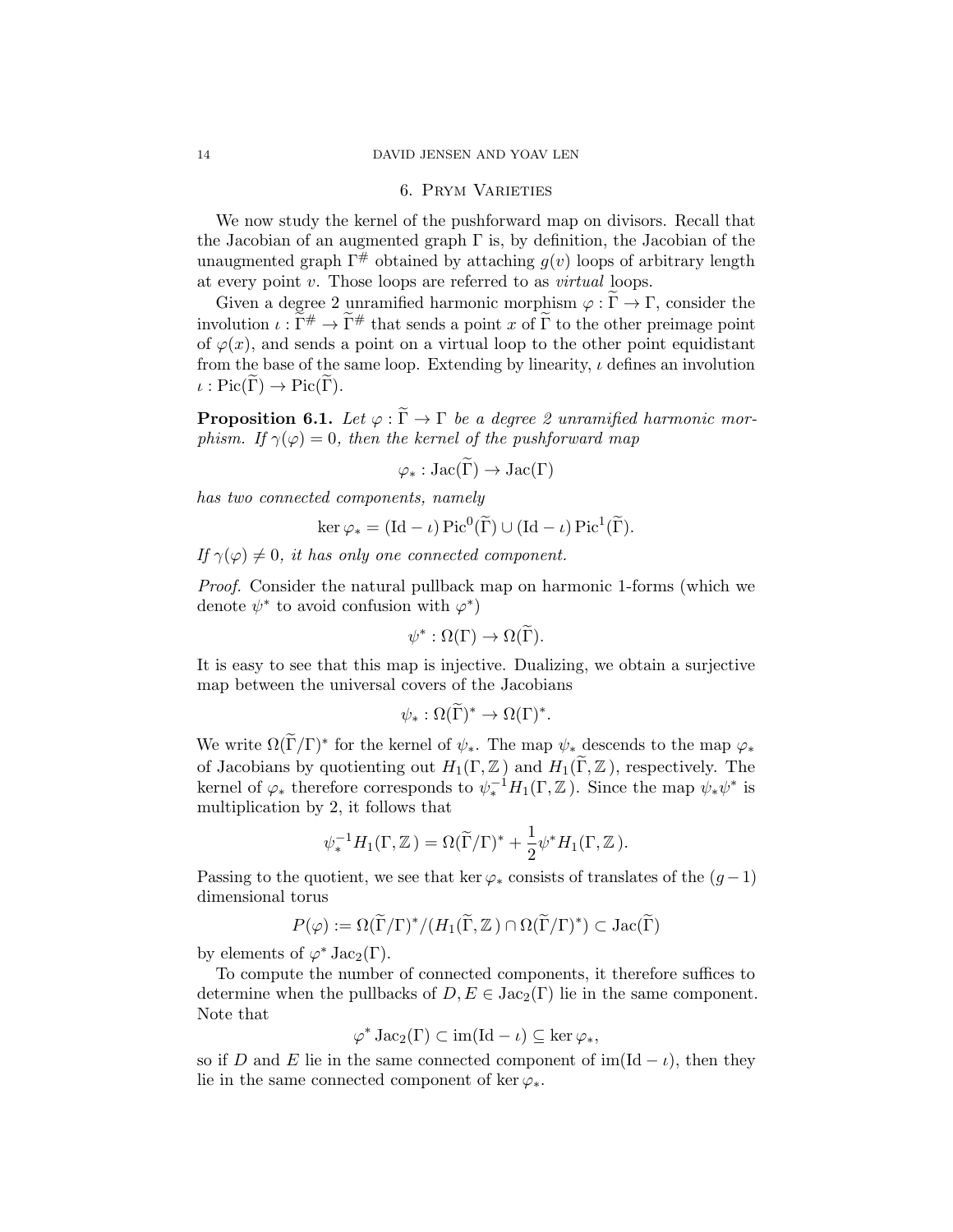Let D be a divisor of degree k on Γ. Choose divisors  $D_1, D_2$  such that  $D = D_1 + D_2$ , deg $(D_1) = \lceil \frac{k}{2} \rceil$  $\frac{k}{2}$ , deg( $D_2$ ) =  $\lfloor \frac{k}{2}$  $\frac{k}{2}$ . Then

$$
D - \iota(D) = (D_1 - \iota(D_2)) - \iota(D_1 - \iota(D_2)).
$$

Since  $D_1 - \iota(D_2)$  has degree either 0 or 1, we see that

$$
\operatorname{im}(\operatorname{Id} - \iota) = (\operatorname{Id} - \iota) \operatorname{Pic}^0(\widetilde{\Gamma}) \cup (\operatorname{Id} - \iota) \operatorname{Pic}^1(\widetilde{\Gamma}).
$$

It follows that ker  $\varphi_*$  has at most 2 connected components.

If  $\gamma(\varphi) \neq 0$ , then any point  $x \in \varphi^{-1}(\gamma(\varphi))$  is fixed by the involution  $\iota$ . Then, for any divisor  $D \in Pic^0(\tilde{\Gamma})$ , we have

$$
D - \iota(D) = (D + x) - \iota(D + x),
$$

so

$$
(\mathrm{Id} - \iota) \mathrm{Pic}^0(\widetilde{\Gamma}) = (\mathrm{Id} - \iota) \mathrm{Pic}^1(\widetilde{\Gamma}),
$$

hence ker  $\varphi_*$  has only one connected component.

On the other hand, if  $\gamma(\varphi) = 0$ , then by Proposition [5.7,](#page-9-0)  $\varphi^*$  is injective, so  $|\varphi^* \text{Jac}_2(\Gamma)| = 2^g$ . Since the  $(g-1)$ -dimensional torus  $P(\varphi)$  contains only  $2^{g-1}$  elements of order 2, we see that ker  $\varphi_*$  must contain at least two connected components.

**Definition 6.2.** We define the Prym variety  $P(\varphi)$  to be the connected component of ker  $\varphi_*$  containing 0. That is,

$$
P(\varphi) := (\mathrm{Id} - \iota) \operatorname{Pic}^0(\widetilde{\Gamma}).
$$

Note that the Prym variety  $P(\varphi)$  is a real torus of dimension  $g-1$ .

On an algebraic curve, there is an alternative way to define the Weil pairing using the algebraic version of the construction above. Given a 2-torsion point D in the Jacobian of an algebraic curve X, let  $\overline{\varphi}: X \to X$  be the corresponding unramified double cover. Since  $\overline{\varphi}_*\overline{\varphi}^*$  is multiplication by 2, the pullback of any 2-torsion point  $\mathcal{E} \in \text{Jac}_2(X)$  is in the kernel of  $\overline{\varphi}_*$ . One can show that the Weil pairing  $\lambda(\mathcal{D}, \mathcal{E})$  is 0 if  $\overline{\varphi}^*\mathcal{E}$  is contained in the Prym variety, and 1 if it is contained in the other connected component. In this way, the Weil pairing is best understood as a pairing between  $Jac_2(X)$  and the set of unramified double covers of X.

In the tropical setting, this construction only makes sense when the double cover has dilation cycle  $\gamma(\varphi) = 0$ . For such covers, however, the specialization of the Weil pairing is well-behaved.

<span id="page-14-0"></span>**Proposition 6.3.** Let  $\mathcal{D} \in \Lambda$ , let  $\overline{\varphi} : \widetilde{X} \to X$  be the corresponding double cover, and  $\varphi : \Gamma \to \Gamma$  the associated double cover of skeletons. Then, for any  $\mathcal{E} \in \text{Jac}_2(X)$ , we have  $\lambda(\mathcal{D}, \mathcal{E}) = 0$  if and only if

$$
\varphi^* \operatorname{Trop}(\mathcal{E}) \in P(\varphi).
$$

 $\Box$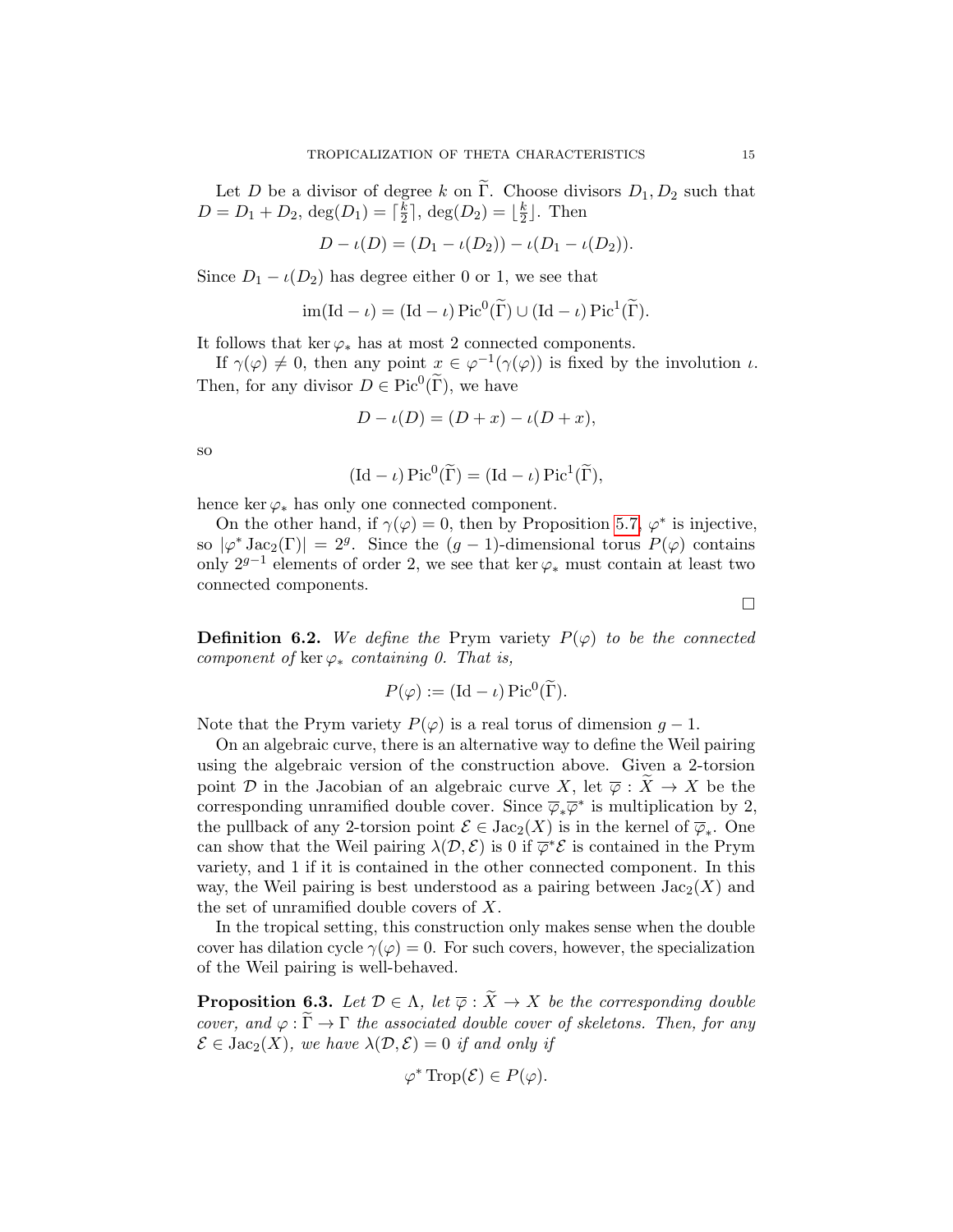*Proof.* Since  $\Lambda$  is isotropic for the Weil pairing, the linear map  $\lambda(\mathcal{D},.)$  factors through  $Jac_2(\Gamma)$ . Exactly half the elements of  $Jac_2(\Gamma)$  map to 0 and half to 1. Similarly, the  $(g - 1)$  dimensional torus  $P(\varphi)$  contains  $2^{g-1}$  2-torsion points. Since  $\varphi^*$  is injective, half the elements of  $\varphi^*$  Jac<sub>2</sub>( $\Gamma$ ) are contained in  $P(\varphi)$ and half are contained in the other connected component. By pigeonhole it therefore suffices to show that

$$
\operatorname{Trop}((\operatorname{Id} - \iota) \operatorname{Jac}(\widetilde{X})) \subseteq (\operatorname{Id} - \iota) \operatorname{Jac}(\widetilde{\Gamma}).
$$

This follows from the commutativity of the following square.

$$
\begin{array}{ccc}\n\operatorname{Jac}(\widetilde{X}) & \xrightarrow{\operatorname{Top}} \operatorname{Jac}(\widetilde{\Gamma}) \\
\downarrow \iota & \downarrow \iota \\
\operatorname{Jac}(\widetilde{X}) & \xrightarrow{\operatorname{Top}} \operatorname{Jac}(\widetilde{\Gamma})\n\end{array}
$$

 $\Box$ 

Example 6.4. We now return to the example of the double cover of the complete graph  $\Gamma$  by the cube  $\Gamma$ . By Proposition [5.10,](#page-10-3) there exists a unique double cover  $\overline{\varphi}: \overline{X} \to X$  specializing to this double cover of Γ. We let  $\mathcal{D} \in \text{Jac}_2(X)$  be the 2-torsion divisor corresponding to the double cover  $\overline{\varphi}$ .

The divisor depicted in Figure [6](#page-15-0) is equivalent to the divisor pictured on the left in Figure [3.](#page-12-0) This divisor is easily seen to be in  $(\text{Id} - \iota) \text{Pic}^1(\tilde{\Gamma})$ . In other words, it is not contained in the Prym variety  $P(\varphi)$ . Conversely, the divisor depicted in Figure [7](#page-16-15) is equivalent to the divisor on the right in Figure [3.](#page-12-0) This divisor is easily seen to be in  $(\text{Id} - \iota) \text{Pic}^0(\tilde{\Gamma})$ . In other words, it is contained in the Prym variety  $P(\varphi)$ . By Proposition [6.3,](#page-14-0) therefore, if  $\mathcal{E} \in \text{Jac}_2(X)$  specializes to  $D_{\gamma}$ , then  $\lambda(\mathcal{D}, \mathcal{E}) = 1$  when  $\gamma$  is a triangle, and  $\lambda(\mathcal{D}, \mathcal{E}) = 0$  when  $\gamma$  is a square.



<span id="page-15-0"></span>FIGURE 6. A divisor equivalent to the divisor on the left in Figure [3](#page-12-0)